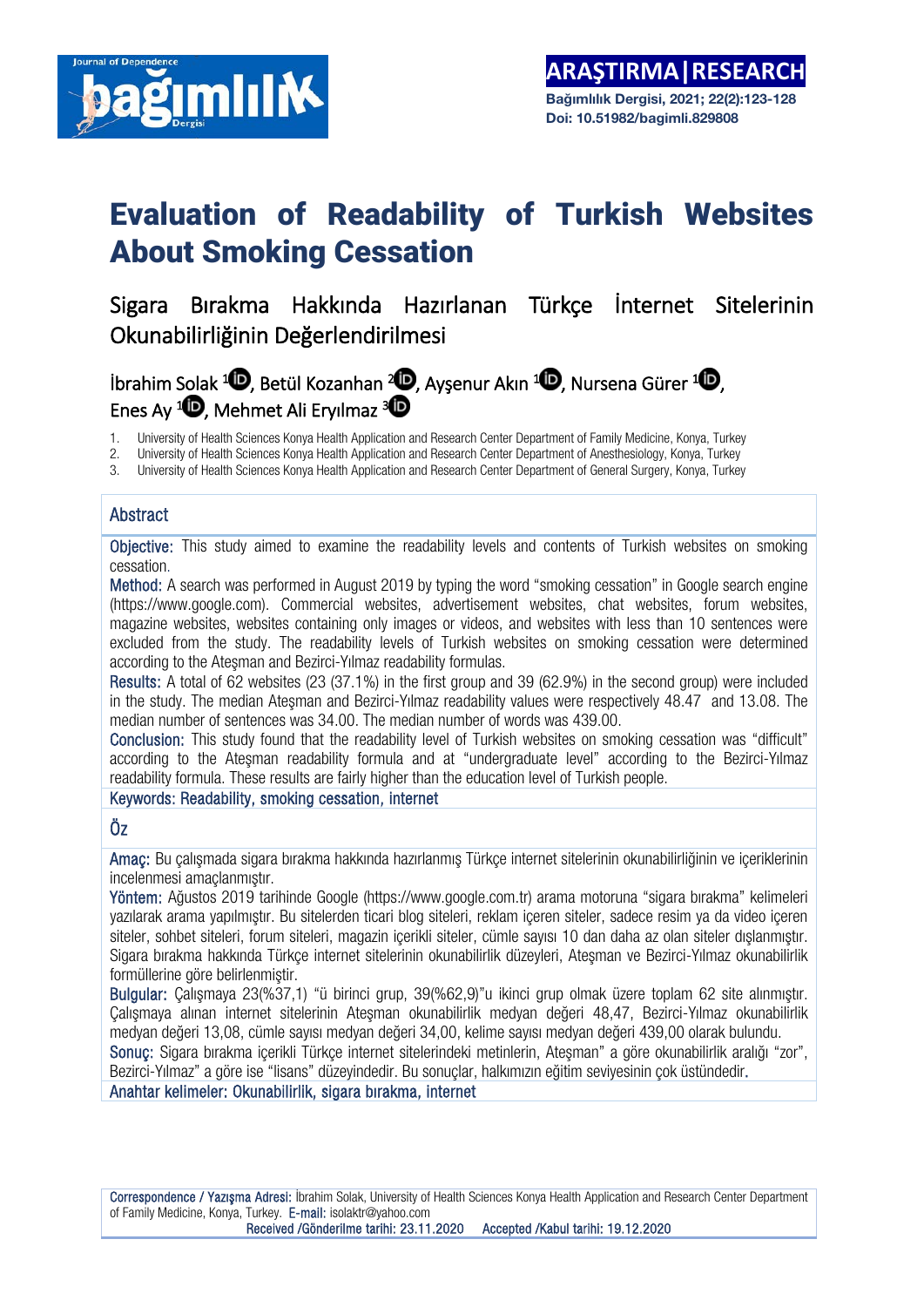# **Introduction**

Cigarette and its smoke contains more than 4000 toxic substances that are considered as Group 1 carcinogenic substances (1). Cigarette has the potential to be addictive because of the high nicotine levels it has. Cigarette affects not only the smoker, but also those who are exposed to smoke. Cigarette is one of the most preventable causes of death worldwide, and was held responsible for nearly six million deaths. It is projected that this number will rise to 7.5 million worldwide by 2020 (2). Cigarette can be associated with approximately 40 chronic diseases that do not result in direct death, and is also associated with nearly 20 fatal diseases (3). The three main causes of smoking-related mortality are cardiovascular diseases, lung cancer, and Chronic Obstructive Pulmonary Disease (4).

With the cessation of smoking, there are decreases in the development of diseases caused by smoking and in the risk of death. In a cohort study conducted with 50.000 participants in Norway, the cessation of smoking reduced the risk of mortality between the ages of 40 and 70 in both men and women (5). The sooner smoking is quit, the lower the risk of death. According to a meta-analysis study conducted on smoking and old age on the elderly, quitting smoking even after the age of 80 was found to reduce mortality (6).

The Turkish Statistical Institute (TUIK) reported that internet access rate was 69.5% in 2015 in our country, and 87.9% in 2019 (7). This rate continues to increase with each passing day. According to 2016 TUIK data, the number of people using the Internet to search for health-related information was 65.9% (8). With the advances in technology, people use the Internet more often to learn about health problems.

Readability is defined as the easy or difficult understandability of a text by the reader, and can be objectively measured using various mathematical formulas (9). The basic criteria used in evaluating the difficulty or ease of understanding texts are; sentence length, syllable count of words, concrete–abstract words, synonyms, antonyms, combined-simple words, prefixes-suffixes and compound words (10). The Fry Readability Graphic, Flesch-Kincaid Readability Formula, Gunning Fog Index, and Dale Cale Formula, which measure the readability of texts, are among the commonly used international scales (11). However, since the language of these scales is English, they are not used in Turkish texts. For this reason, readability formulas were developed by Ateşman (12) and Bezirci-Yılmaz (13) to measure the readability of Turkish texts.

With increasing Internet use, information about diseases, drugs, medical treatment, surgeries and alternative treatment methods can easily be accessed. This can facilitate the increase in the awareness of patients, adapt to treatment, and strengthen the doctor-patient relation, but might also cause that individuals access misinformation and have unintended consequences. For this reason, it is important that websites are reliable and up-to-date in terms of accurate information, and are also readable and understandable. In this study, the purpose was to examine the readability levels of the websites prepared about smoking cessation according to Ateşman and Bezirci-Yılmaz readability formulas, and also to evaluate the contents of these websites.

# Method

For this descriptive study, permission was obtained from Health Sciences University, Konya Education Research Hospital, Specialization at Medicine Board (dated 13.06.2019, decision number 48929119/774). Google (https://www.google.com.tr) search engine was employed with the keywords "smoking cessation" in August 2019. The websites on the first 10 pages were examined. A total of 300 websites on these pages were examined, and 62 websites that did not meet the exclusion criteria were included in the study. The commercial blog websites, websites that contained advertising, those containing only pictures or videos, chat websites, forum websites, websites with magazine contents, and websites with less than 10 sentences were excluded from the study. The readability levels of the Turkish websites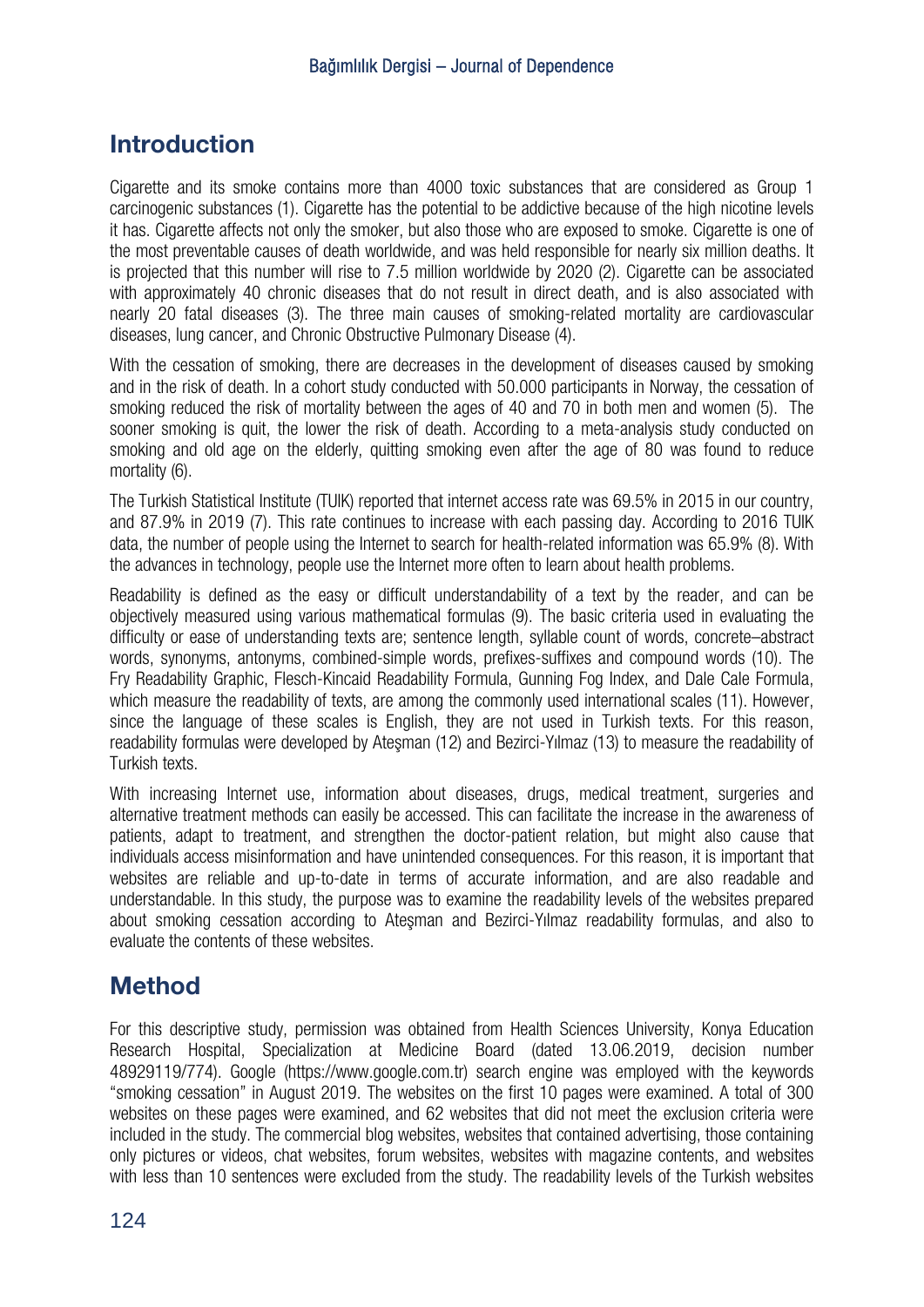about smoking cessation were determined according to Ateşman and Bezirci-Yılmaz readability formulas. The websites that were included in the study were examined in two groups according to the institutions and organizations that prepared them. The first group consisted of hospital information websites, websites with the "gov.tr" extension, and websites of health associations; and the second group consisted of news websites and other websites.

## Bezirci-Yılmaz Readability Formula

The Bezirci-Yılmaz Readability Formula was created based on sentence length and syllable counts in texts. It was developed in 2010 based on the statistical characteristics of the Turkish Language (13). According to this formula, the excessive number of words in sentences, increased number of syllables in words, and the length of a sentence affect the readability of a text. The length of the sentences of a text or the increase in the number of syllables in words decreases the readability of it. The Bezirci-Yılmaz readability formula is given below.

YOD √OKS ((H3 0.84) (H4 1.5) (H5 3.5) (H6 26.25))

YOD: New Readability Value OKS: Average Word Count H3: Average 3-Syllable Word Count H4: Average 4-Syllable Word Count H5: Average 5-Syllable Word Count H6: Average 6-Syllable Word Count

The result obtained with this formula explains the class level of a text according to the education system in our country. The education system shows primary education for 1-8 classes, secondary education (highschool) for classes 9-12, undergraduate for classes 12-16, and academic education level for classes 16 and above.

## Ateşman Readability Formula

It was developed by Ender Ateşman in 1997. It is the Turkish adaptation of the Flesh Ease of Reading formula based on the lengths of words and sentences. In the Atesman formula, the readability level of a text is "very easy" if the total score is between 90-100, "easy" between 70-89, "medium" between 50- 69, "difficult" between 30-49, and "very difficult" between 1-29 (12).

Readability level score = 198.825 – 40.175 x (total syllables/total words) – 2.610 x (total words / total sentences)

### Statistical Analysis

The categorical statistics of the categorical data used in the study were shown by using frequency and percentage values, and the numerical data were shown by using median, and minimum-maximum values. Whether the study groups were distributed normally or not was tested by using the Shapiro Wilks and Kolmogorov Smirnov Tests. The Mann-Whitney U-Test was used in the study in numerical data comparisons between the independent groups, and the Chi-Square Test was employed in categorical data comparisons. All the statistical analyses were performed bilaterally, at 5% significance limit, and within 95% confidence interval in the study. The SPSS® 21.0 (IBM Inc., USA) Software was used for data analysis.

# **Results**

A total of 62 websites were included in the study, with 23 (37.1%) in the first group, and 39 (62.9%) in the second group. The Ateşman Readability Median Value of the websites included in the study was 48.47 (Min=20.78 Max=76.99); Bezirci-Yılmaz readability median value was 13.08 (Min=0.00 Max=25.06), the number of sentence median value was 34.00 (Min=11.00 Max=328.00), the word count median value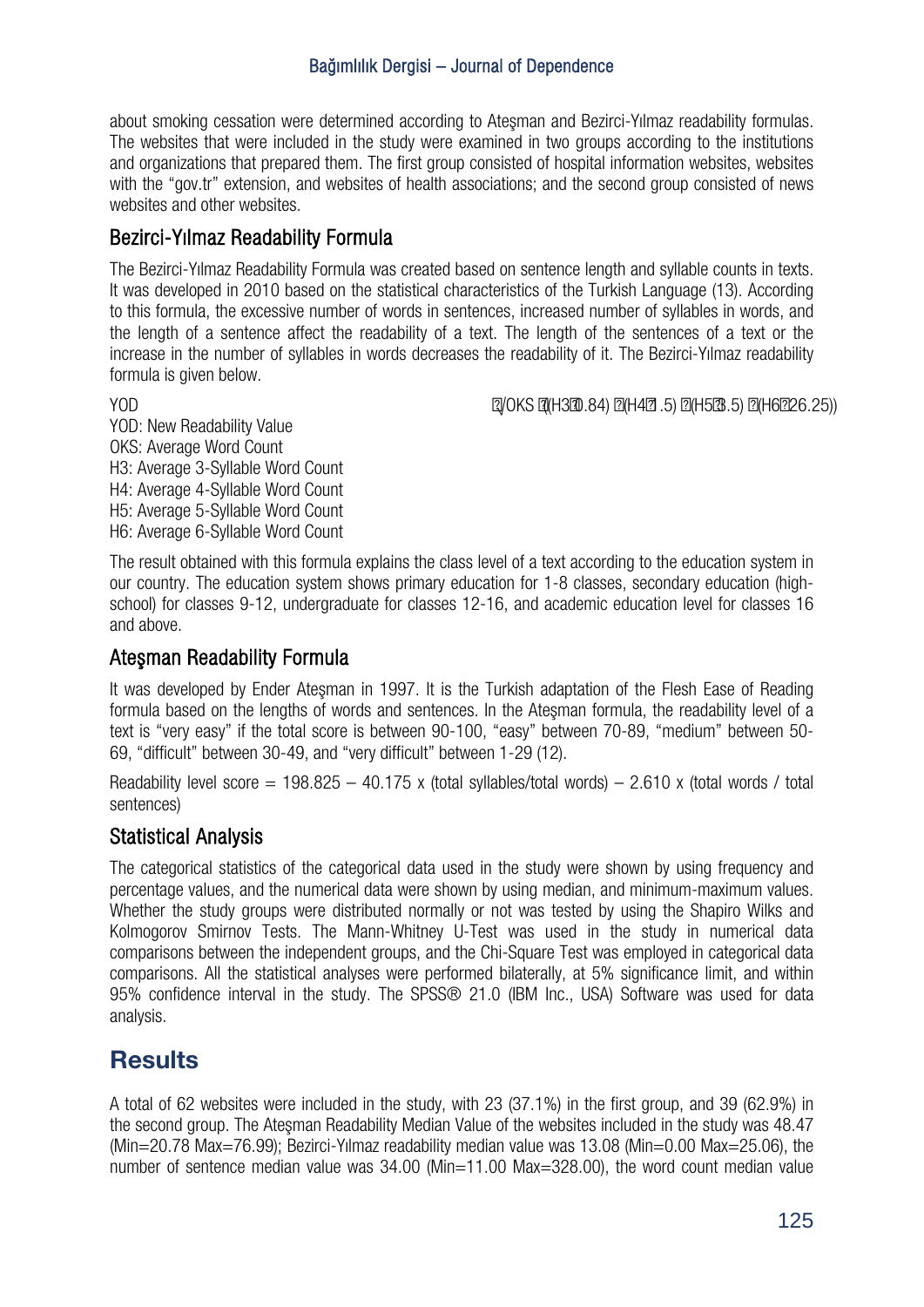was 439.00 (Min=154.00 Max=4940.00), the syllable count median value in a word was 2.91 (Min=2.59 Max=3.41), and the median value of four-syllable and above word count in a sentence was 3.82 (Min=1.46 Max=7.23).

No statistically significant differences were detected between Ateşman Readability values of the study groups ( $p=0.942$ ), Bezirci-Yilmaz readability values ( $p=0.444$ ), the average syllable count of words  $(p=0.710)$ , and the average 4 and above-syllable word count in the sentence  $(p=0.919)$  (Table 1).

| Table 1. Comparison of the readability level of the groups         |                          |                           |       |  |  |
|--------------------------------------------------------------------|--------------------------|---------------------------|-------|--|--|
| <b>Readability Values</b>                                          | 1.Group<br>$n=23$        | 2.Group<br>$n=39$         | р     |  |  |
| Atesman readability                                                | 48,57                    | 48,38                     | 0,942 |  |  |
| value                                                              | $(28, 37 - 76, 99)$      | $(20, 78 - 67, 76)$       |       |  |  |
| Bezirci-Yılmaz                                                     | 13,32                    | 12,88                     | 0,444 |  |  |
| readability value                                                  | $(0,00-18,26)$           | $(0,00-25,06)$            |       |  |  |
| Mean number of                                                     | 2,93                     | 2,91                      | 0,710 |  |  |
| syllables                                                          | $(2,59-3,41)$            | $(2,61-3,15)$             |       |  |  |
| Average number of<br>syllable words of $\geq 4$ in<br>the sentence | 4,1<br>$(1, 46 - 7, 07)$ | 4,05<br>$(1, 93 - 7, 23)$ | 0.919 |  |  |

\* Mann-Whitney U test

When the readability ranges of the internet websites included in the study were examined, 4 (6.5%) were found to be "very difficult", 29 (46.8%) were "difficult", 28% (45.2) were "moderately difficult", and 1 (1.6%) was "easy". No statistically significant differences were detected between the readability ranges of the groups according to Atesman  $(p=0.481)$  (Table 2).

|                     |            | Table 2. Evaluation of the groups readability intervals according to Atesman |  |
|---------------------|------------|------------------------------------------------------------------------------|--|
| Atesman readability | \1.Group \ | 2.Group                                                                      |  |
| ranges              | $n = 23$   | $n = 39$                                                                     |  |

| <b>ALGSITIALI FRAUDILITY</b> | <b>T.aroup</b> | Z.uroup       |       |
|------------------------------|----------------|---------------|-------|
| ranges                       | $n=23$         | .n=39'        |       |
| Very difficult $+$ difficult | 13(%56,5)      | $20\,(%51,3)$ | 0.690 |
| Medium difficulty $+$        | 10(%43,5)      | 19(%48,7)     |       |
| easy                         |                |               |       |

\* Chi Square test

When the contents of the websites included in the study were examined, 38 (61.3%) included information on the damages of smoking, 39 (62.9%) information about smoking addiction, 6 (9.7%) information about the damages of electronic cigarettes, 46 (74.2%) information about smoking cessation treatment, 25 (40.3%) information pharmacological treatment, 27 (43.5) information hypnosis treatment, 7 (11.3%) information bioresonance treatment, 11 (17.7%) information about acupuncture treatment, and 6 (9.79%) included information about the side effects of pharmacological treatment.

# **Discussion**

Smoking is among the preventable mortality reasons. Smoking cessation prevents the occurrence of all tobacco-induced diseases, and reduces the mortality risk (14). Clinicians have big tasks in terms of tobacco addiction, and multi-faceted approaches are required since it is a social problem. As the internet is the shortest and easiest way to access information in the technology age we are in, society firstly refers to Internet resources in terms of health. The accuracy and up-to-date status of this information is important as well as the readability and understandability. In the literature review we conducted about smoking cessation, no studies were detected on the readability of Turkish websites. Our study is the first one on this subject.

The average sentence length in Turkish language is 9-10 words in Ateşman Formula, and 10-11 words in Bezirci-Yilmaz Formula. The average word length is 2.6 syllables in both formulas (12, 13). In our study: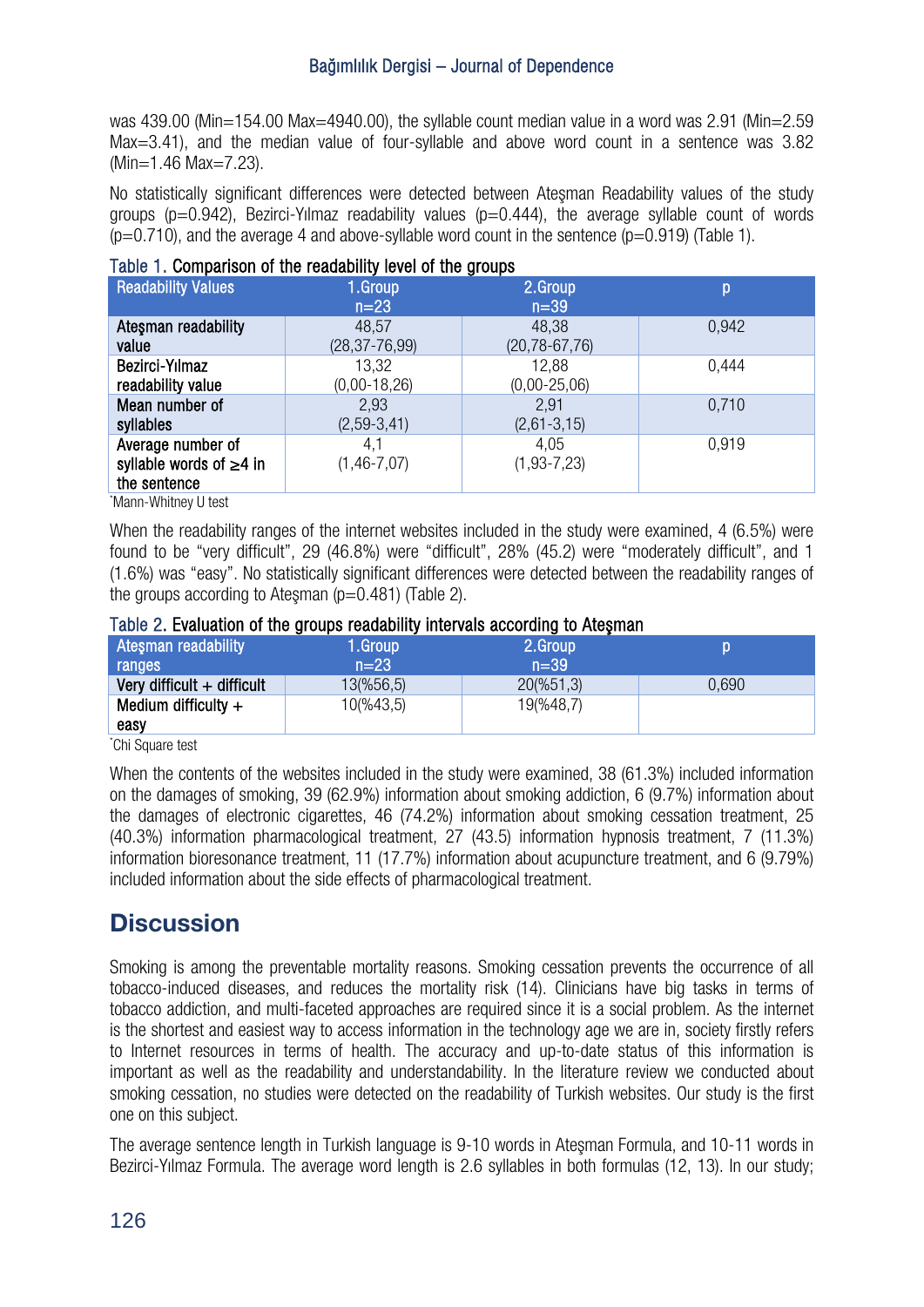however, the length of the words on the websites that were included in the study on smoking cessation was determined to be above the specified values. When the literature using the same formulas as our study on readability was reviewed, it was seen that there were few studies. In the study conducted by Ebem et al., which evaluated the readability levels of a series of intravenous (IV) and intramuscular (IM) iniection informed consent forms used at university, public, and private hospitals, it was found that the readability of these forms was very low, and that these forms should be revised in a way that could be read easily by the entire society (15).

Kara et al. examined the readability of Turkish websites on Autism Spectrum Disorder (11) and on specific learning disorders (16). Both studies reported that the websites examined were "difficult" according to Ateşman, and at "undergraduate" level according to Bezirci-Yılmaz. In the study conducted by Eker et al. on the readability level of health training materials used in Physical Therapy and Rehabilitation Clinics, it was determined that readers had to complete a training for at least 10-12 years to understand the brochures, and that the materials were difficult to understand (17).

In a study conducted by Kozanhan et al. on patient information texts prepared in the field of anesthesia on Turkish websites, -given the level of education of our country- it was determined that the readability rates were very low, and that the level of these websites were at academic literacy level (9). In our study, it was determined that the Turkish websites about smoking cessation are difficult to understand. In the study conducted by Solak evaluating the readability of Turkish websites on colon cancer, it was found that the readability level of the relevant texts was at "moderate" level according to the Ateşman formula, and at "undergraduate" level according to the readability formula of Bezirci-Yılmaz (18).

According to the Ateşman Readability Formula, the readability of websites about "smoking cessation" was "difficult", and at the "undergraduate" level according to the readability formula of Bezirci-Yılmaz in our study. The 2018 Humanitarian Development Report said that the average education duration for adults in our country was 8 years (19). When this is considered, the readability and understandability of the websites on "smoking cessation" was well above the average level of the society.

When the contents of the websites included in our study were examined, it was found that although the damages of smoking and electronic cigarettes were mentioned adequately, smoking addiction and cessation treatments were not mentioned at adequate levels. No statistically significant differences were detected between Ateşman readability values, Bezirci-Yılmaz readability values, average syllable counts of words, and the average four and above-syllable word count in the sentences of the study groups. This shows us that those who prepare these websites, whether they are healthcare professionals or other professional groups, do not pay adequate attention to the readability.

This study has several limitations. First, it may not be correct to generalize the research results to the country due to the small number of sites included in the study. In order to develop electronic health services effectively, medical sites should be organized in accordance with various quality criteria. The second limitation of the study is that most of the sites examined in the study are not certified sites that are not audited for quality.

As a conclusion, the readability of the texts on Turkish websites on "smoking cessation" were found to be "difficult" according to Ateşman, and at "undergraduate" level according to Bezirci-Yılmaz formula. When the level of education of our people is considered, these results are quite high. To enable patients and their relatives who want to learn about smoking cessation to understand what they read on websites, a simple language should be chosen where less-syllable words, sentences with fewer words, and medical terms are as little preferred as possible.

# **References**

1. Dilektaşli AG. Tütün dumanının içeriği ve farmakokinetiği. Turkiye Klinikleri Pulmonary Medicine-Special Topics 2012; 5(2): 6-10.